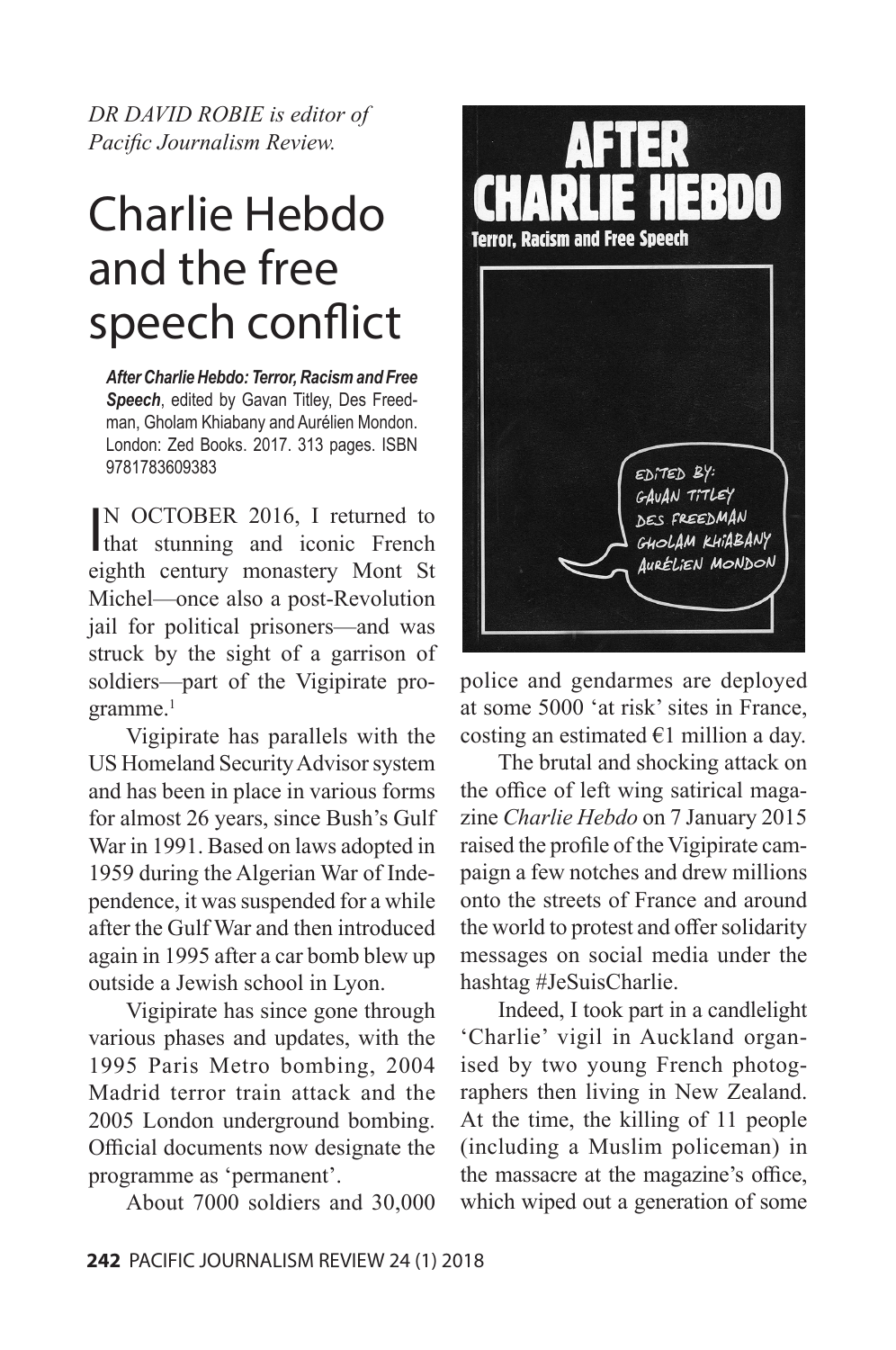of the most talented anti-establishment cartoonists in France, was portrayed by media and politicians as an assault on the freedom of expression fundamental to the French republic's philosophy of pluralism and democracy. It was seen as another outrageous attack in a 'war' between two rival civilisations that began with the September 11 attack on New York's Twin Towers in 2001 (p. 14).

The subsequent attack in Paris in November 2015, which killed 130 people, and the murder of 84 people by a rampaging truck driver in Nice in July 2016, heightened the sense of a 'war' in France even further. (Three months later, I paid homage at the intimate temporary memorial for the dead at Nice's Rotunda, just metres from where the massacre took place). However, the emotional and 'merciless' response by the then Hollande Socialist government of France, which declared that 'all acts of terror are now domestic 9/11s' (p. 14) left virtually no room in the news media or public discourse for considered reflection and balanced analysis. In fact, criticism of government policy or discussion about the anti-Islamic repression was regarded in France as tantamount to 'treason'.

This timely new book, *After Charlie Hebdo: Terror, Racism and Free Speech*, lifts the lid on the 'militarisation' of liberal values after the Paris attacks, exposing the extent of Islamophobia in France, as well as other countries in Europe such as Britain and Denmark, and the United States.

It also raises fundamental questions about the nature of national (and

Western) identity, the limits to freedom of speech and the role of both the traditional and social media.

This collection of 18 essays, and an Introduction about the transition of the symbolic from *Charlie Hebdo* to 'Charlie Hebdo', is divided into five sections: 1. The contested republic, 2. The long 'war on terror', 3. Media events and dynamics, 4. The politics of free speech, and 5. Racism and antiracism in post-racial times.

Co-editor Gavan Titley describes the book as examining how the events round 'Charlie Hebdo' became a 'mediating object for a knot of political tensions, competing imaginaries and interpretative conflicts that have been taking shape and gathering force in European public spheres for several decades' (p. 2). He also explains that the book's engagement is not driven by a desire to rehash a normative theory on freedom of speech in our time, but to 'reclaim free speech as a radical political freedom' from the routinised spectacles in Western public cultures (p. 25).

In a chapter on media power and the framing of the *Charlie Hebdo* attacks, Des Freedman critiques the dominant and subjective Western media portrayal and interpretation of events and their causes. Noting that in spite of an 'industry of academic researchers, military strategists, civil servants and professional commentators', there was barely a 'vague consensus that terrorism involves the use of politically motivated violence imposed on innocent civilians by non-state groups' (p. 210).

As an illustration, Freedman quotes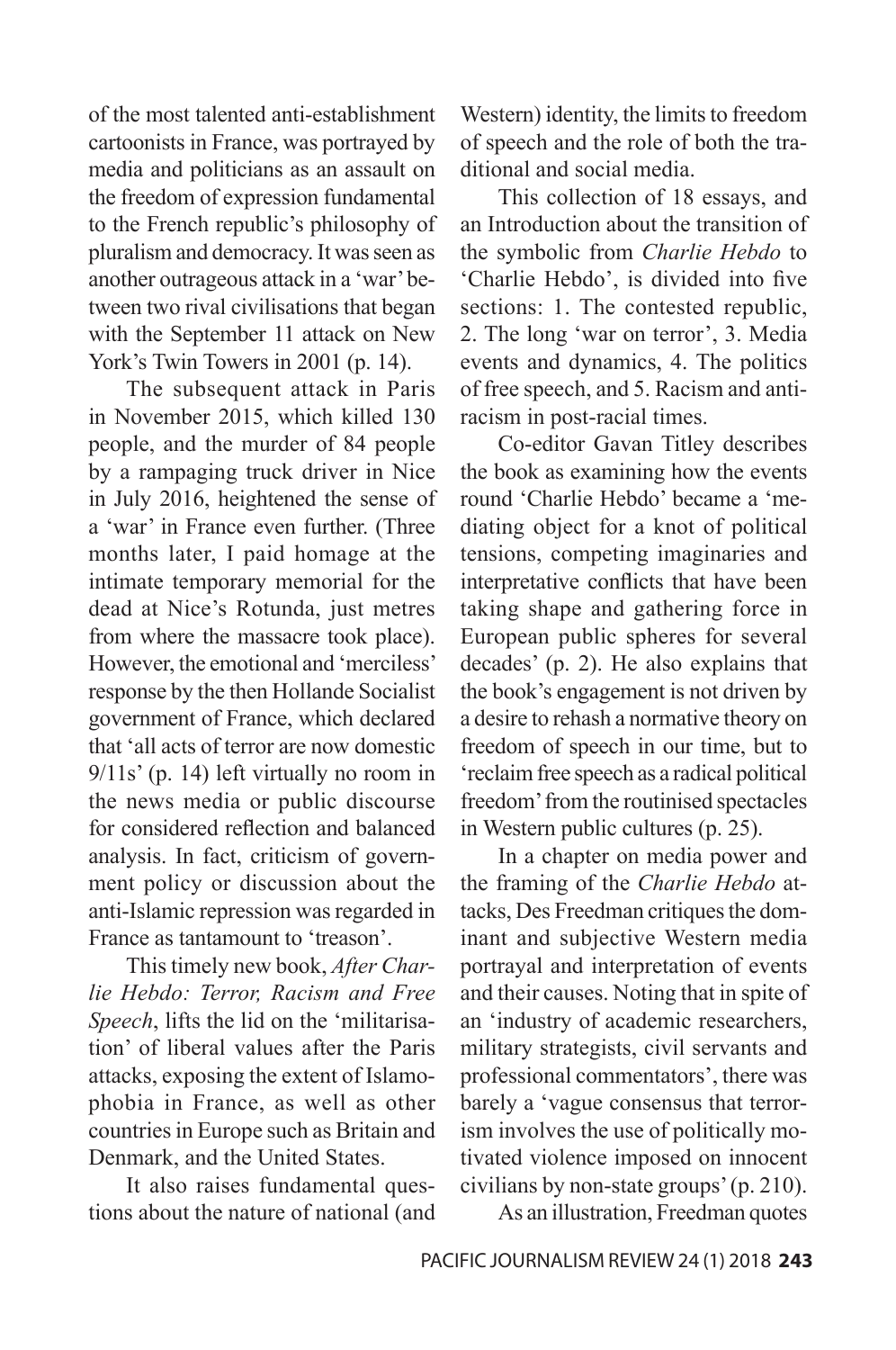the Lebanon-based independent British journalist Robert Fisk in his description of 'nonsensical nomenclature', meaning that

if Muslims attack us, they are terrorists. If non-Muslims attack us, they are shooters. If Muslims attack other Muslims, they are attackers. (p. 211)

In a chapter on 'the meaning of Charlie'—the debate on the troubled French identity', Philippe Marli*è*re engages with the French government's response to the killings, the symbols of the French republic, the state authorities in France, and critics such as demographer Emmanuel Todd, who contends in his 2015 book *Qui Est Charlie?* that the 'I am' and 'we are' demonstrators were not upholding the values of the 1789 Revolution— 'liberty, equality and fraternity' (Todd, 2015). Instead, the protesters were embodying the counter-revolution of 1815, or the values of traditional Catholic France.

According to Marli*è*re, the 'Charlie' protests began as a mass movement of 'citizens aggrieved and shocked by the atrocious killings'. However,

[i]t rapidly descended into a political football: the weak and unpopular socialist executive tried to regain the political initiative by promoting a kind of official and mandatory 'Je suis Charlie' line. It quickly became obvious to some that the 'Charlie' narrative meant much more than a robust defence of free speech and the 'right to blasphemy'.

Underneath the surface of the tribute to the dead, there was an authoritarian streak that ethnicised and stigmatised the Muslim population. The whole chain of events reinforced Islamophobic stereotypes. (p. 59)

As a result, the 5.1 million (8.8 percent) Muslims in France, mostly descendants from the Maghreb (North African) colonial legacy, were regarded 'with even more suspicion in different constituencies of the media and politics'.

Feminist author Christine Delphy (co-founder with Simone de Beauvoir of the journal *Nouvelles Questions Féministes*) offers a compelling examination of French colonialism in Algeria and its contemporary assaults on Muslim women represented by the *hijab* and *burkini* swimsuit controversies.

In her chapter, 'Race, caste and gender in France', she deconstructs the *'indigénat'* status imposed on colonised peoples (dismantled in 1945) and its political and religious use in Algeria, where the vote of one Frenchman of European ancestry was 'worth' the vote of five Muslim Frenchmen.

She examines the pattern of oppression and discrimination in colonial times and the treatment of Muslims as 'inferior' and how the headscarf issue was a symbolic rebellion against the 'Republican model' – 'the boomerang effects of French society's blatant discrimination against these women' (p. 287).

Thus the veil affair opened the third act of this French tragedy: after the first act (oppression) came the second act (rebellion); and the third act is the repression of this rebellion. (p. 288)